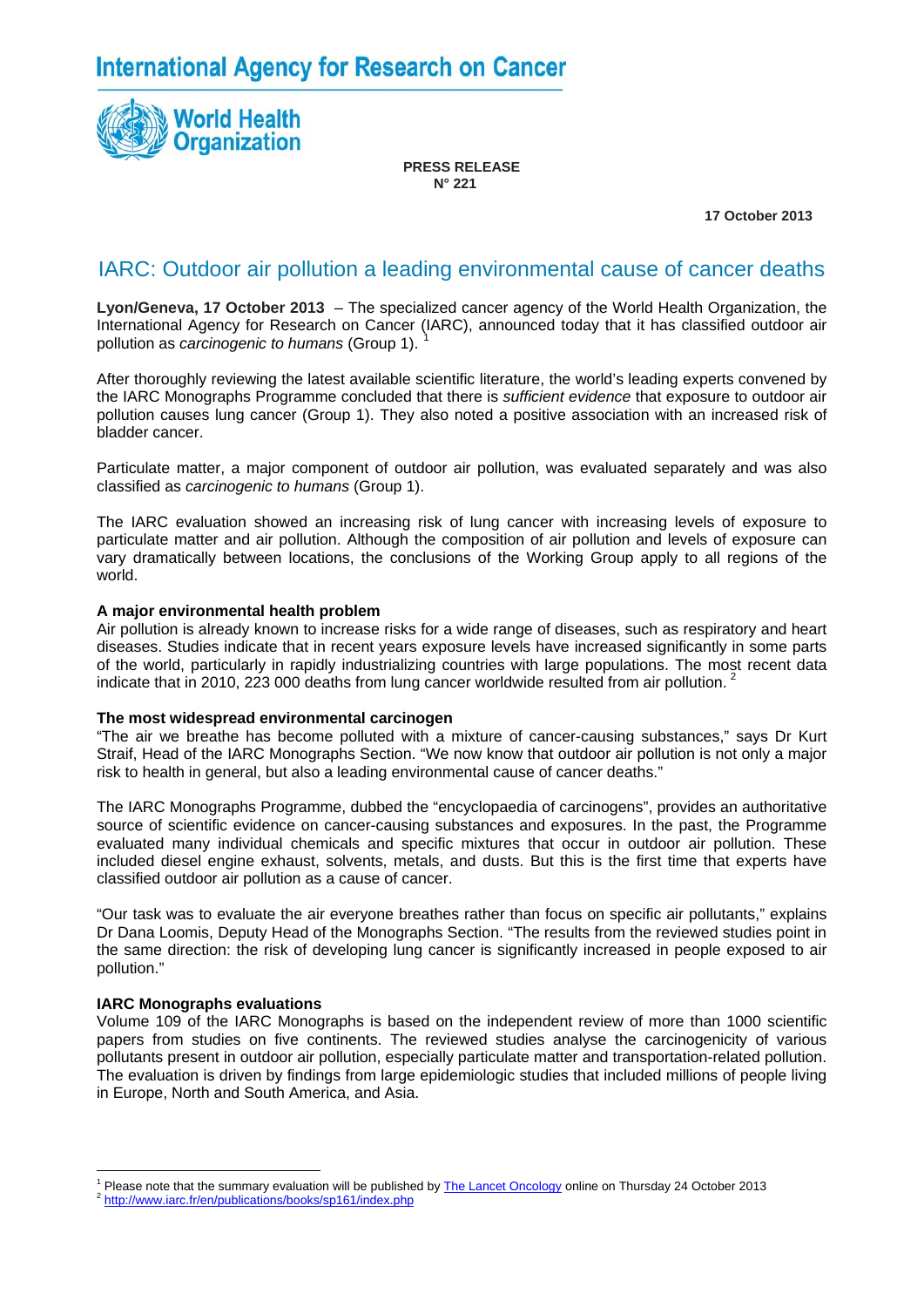## IARC: Outdoor air pollution a leading environmental cause of cancer deaths

The predominant sources of outdoor air pollution are transportation, stationary power generation, industrial and agricultural emissions, and residential heating and cooking. Some air pollutants have natural sources, as well.

"Classifying outdoor air pollution as carcinogenic to humans is an important step," stresses IARC Director Dr Christopher Wild. "There are effective ways to reduce air pollution and, given the scale of the exposure affecting people worldwide, this report should send a strong signal to the international community to take action without further delay."

For more information, please contact

[Véronique Terrasse](mailto:terrassev@iarc.fr), Communications Group, or at +33 (0) 645 284 952 ; or [Dr Nicolas Gaudin](mailto:com@iarc.fr), IARC Communications

The International Agency for Research on Cancer (IARC) is part of the World Health Organization. Its mission is to coordinate and conduct research on the causes of human cancer, the mechanisms of carcinogenesis, and to develop scientific strategies for cancer control. The Agency is involved in both epidemiological and laboratory research and disseminates scientific information through publications, meetings, courses, and fellowships. If you wish your name to be removed from our press release emailing list, please write to [com@iarc.fr.](mailto:com@iarc.fr)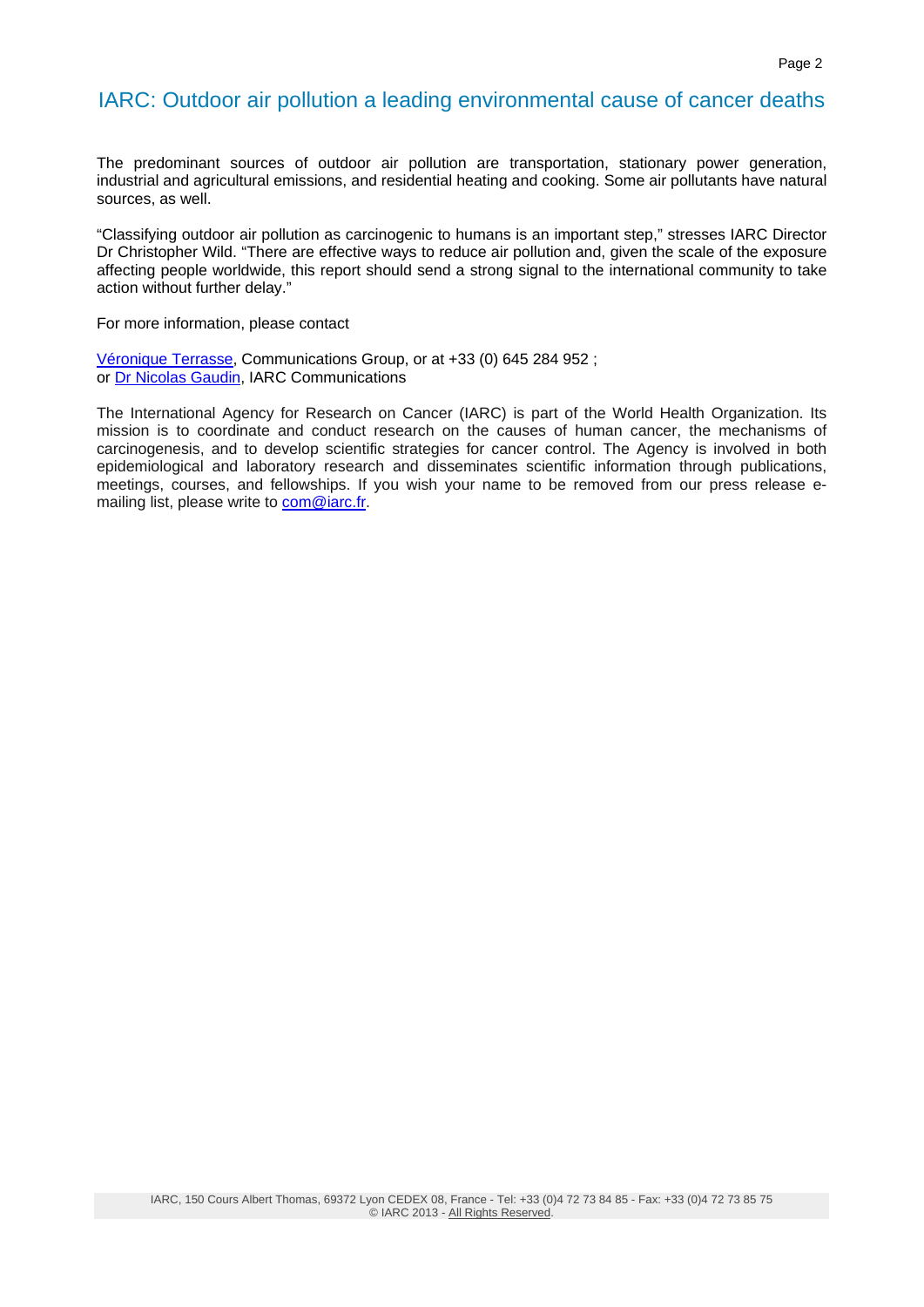# IARC: Outdoor air pollution a leading environmental cause of cancer deaths

**Annexes** 

#### **Evaluation groups - Definitions**

#### **Group 1:** *The agent is carcinogenic to humans.*

This category is used when there is *sufficient evidence of carcinogenicity* in humans. Exceptionally, an agent may be placed in this category when evidence of carcinogenicity in humans is less than *sufficient*  but there is *sufficient evidence of carcinogenicity* in experimental animals and strong evidence in exposed humans that the agent acts through a relevant mechanism of carcinogenicity.

## **Group 2.**

This category includes agents for which, at one extreme, the degree of evidence of carcinogenicity in humans is almost *sufficient*, as well as those for which, at the other extreme, there are no human data but for which there is evidence of carcinogenicity in experimental animals. Agents are assigned to either Group 2A (*probably carcinogenic to humans*) or Group 2B (*possibly carcinogenic to humans*) on the basis of epidemiological and experimental evidence of carcinogenicity and mechanistic and other relevant data. The terms *probably carcinogenic* and *possibly carcinogenic* have no quantitative significance and are used simply as descriptors of different levels of evidence of human carcinogenicity, with *probably carcinogenic* signifying a higher level of evidence than *possibly carcinogenic*.

**Group 2A:** The agent is *probably carcinogenic to humans*.

This category is used when there is *limited evidence of carcinogenicity* in humans and *sufficient evidence of carcinogenicity* in experimental animals. In some cases, an agent may be classified in this category when there is *inadequate evidence of carcinogenicity* in humans and *sufficient evidence of carcinogenicity* in experimental animals and strong evidence that the carcinogenesis is mediated by a mechanism that also operates in humans. Exceptionally, an agent may be classified in this category solely on the basis of *limited evidence of carcinogenicity* in humans. An agent may be assigned to this category if it clearly belongs, based on mechanistic considerations, to a class of agents for which one or more members have been classified in Group 1 or Group 2A.

**Group 2B:** The agent is *possibly carcinogenic to humans*.

This category is used for agents for which there is *limited evidence of carcinogenicity* in humans and less than *sufficient evidence of carcinogenicity* in experimental animals. It may also be used when there is *inadequate evidence of carcinogenicity* in humans but there is *sufficient evidence of carcinogenicity* in experimental animals. In some instances, an agent for which there is *inadequate evidence of carcinogenicity* in humans and less than *sufficient evidence of carcinogenicity* in experimental animals together with supporting evidence from mechanistic and other relevant data may be placed in this group. An agent may be classified in this category solely on the basis of strong evidence from mechanistic and other relevant data.

### **Group 3:** The agent is *not classifiable as to its carcinogenicity to humans***.**

This category is used most commonly for agents for which the evidence of carcinogenicity is *inadequate* in humans and *inadequate* or *limited* in experimental animals.

Exceptionally, agents for which the evidence of carcinogenicity is *inadequate* in humans but *sufficient* in experimental animals may be placed in this category when there is strong evidence that the mechanism of carcinogenicity in experimental animals does not operate in humans.

Agents that do not fall into any other group are also placed in this category.

An evaluation in Group 3 is not a determination of non - carcinogenicity or overall safety. It often means that further research is needed, especially when exposures are widespread or the cancer data are consistent with differing interpretations.

#### **Group 4:** The agent is *probably not carcinogenic to humans.*

This category is used for agents for which there is *evidence suggesting lack of carcinogenicity* in humans and in experimental animals. In some instances, agents for which there is *inadequate evidence of*